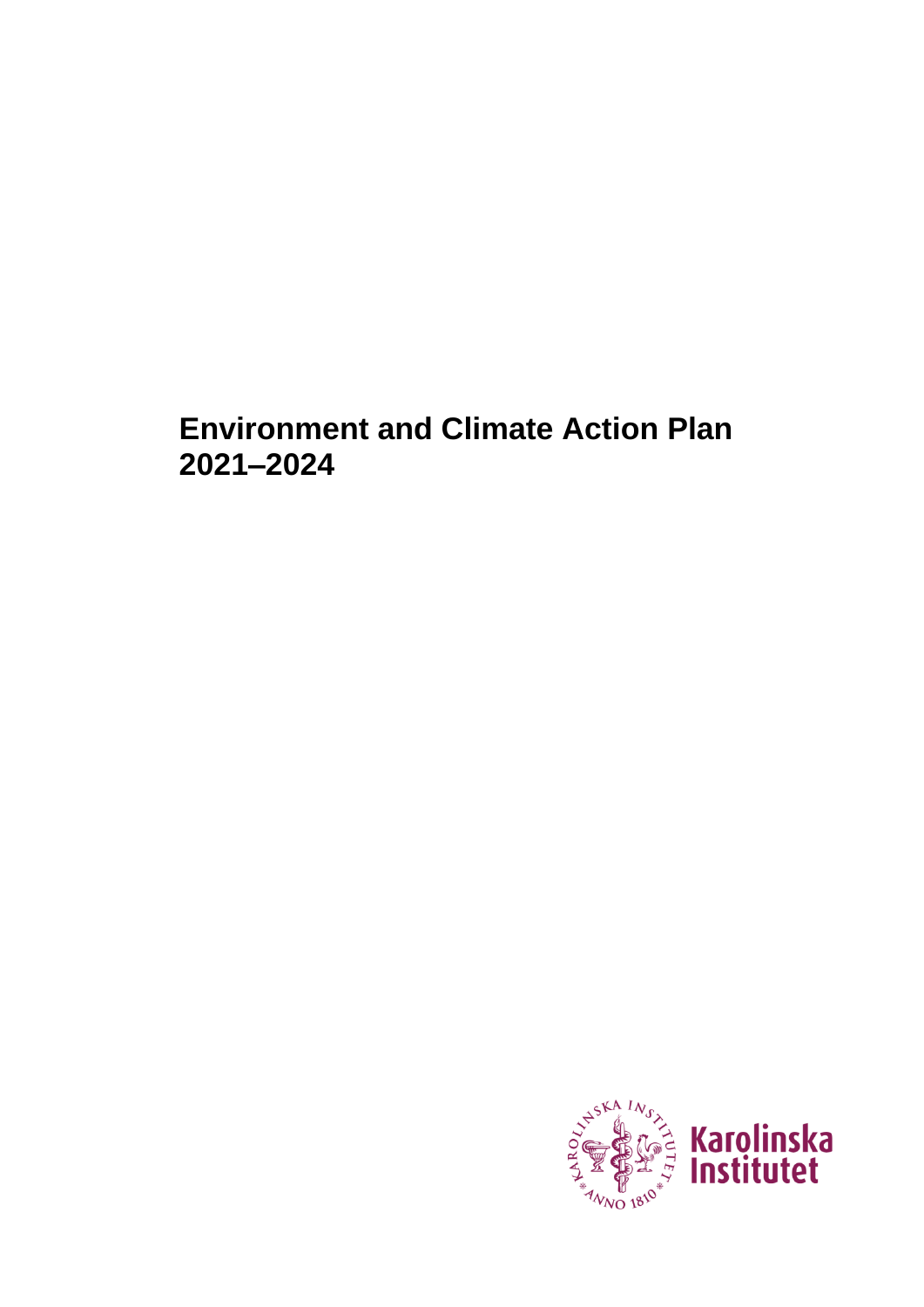# **Environment and Climate Action Plan**

Contents

| ENVIRONMENT, CLIMATE, AND SUSTAINABLE DEVELOPMENT         | 3  |
|-----------------------------------------------------------|----|
| <b>TARGET AREAS</b>                                       | 5  |
| FIRST, SECOND, AND THIRD CYLE EDUCATION                   | 5  |
| RESEARCH                                                  | 6  |
| COLLABORATION FOR UTILISATION                             | 7  |
| MFFTINGS AND TRAVFL                                       | 8  |
| <b>FNERGY AND BUILDINGS</b>                               | 9  |
| PROCUREMENT AND PURCHASING                                | 10 |
| WASTE MANAGEMENT                                          | 11 |
| <b>CHEMICALS</b>                                          | 12 |
| <b>COMMUNICATION AND SKILLS TO ACHIEVE THE OBJECTIVES</b> | 13 |

| Ref. number:                                                                                                                                                                                                                                                                                                                                                                                                     | Ref. number for<br>previous version: | <b>Decision date:</b>      | <b>Period of validity:</b>       |
|------------------------------------------------------------------------------------------------------------------------------------------------------------------------------------------------------------------------------------------------------------------------------------------------------------------------------------------------------------------------------------------------------------------|--------------------------------------|----------------------------|----------------------------------|
| $1 - 607/2021$                                                                                                                                                                                                                                                                                                                                                                                                   | 1-893/2018                           | 11-02-2022                 | $11 - 02 - 2022 -$<br>12-31-2024 |
| <b>Decision: President</b>                                                                                                                                                                                                                                                                                                                                                                                       |                                      | Document type: Action plan |                                  |
| <b>Prepared with:</b><br>KI Council for Environment and Sustainable<br><b>Handled</b> by unit:<br>Development, experts, Committee for Research,<br>Faculty Office and International Relations,<br>Committee for Research-level Higher<br>Central administration<br>Education, Committee for Higher Education, the<br>departments, Central administration, the medical<br>association, the KI Climate association |                                      |                            |                                  |
| <b>Revision with regard to:</b>                                                                                                                                                                                                                                                                                                                                                                                  |                                      |                            |                                  |
| New objectives and activities have been developed                                                                                                                                                                                                                                                                                                                                                                |                                      |                            |                                  |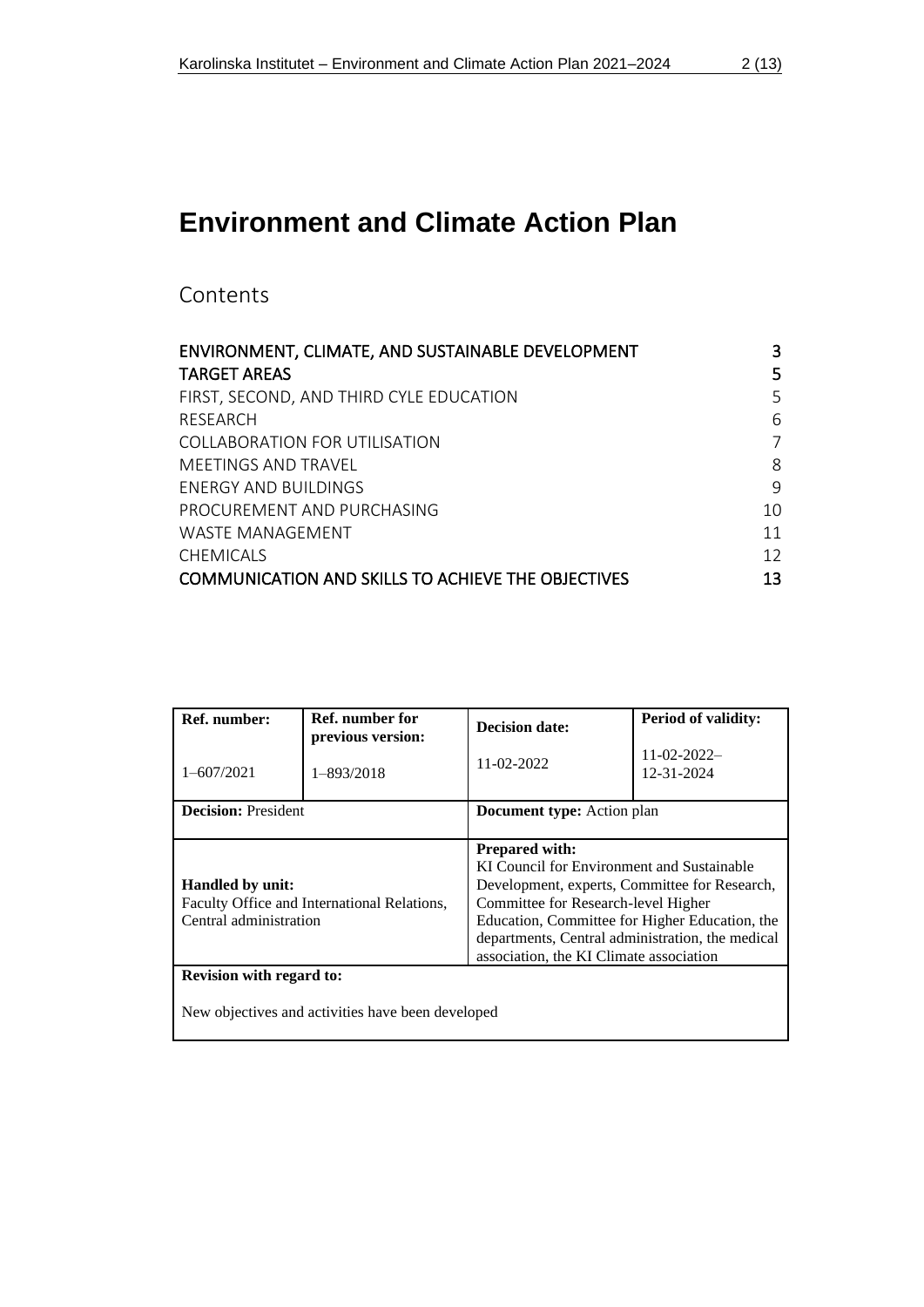# <span id="page-2-0"></span>**ENVIRONMENT, CLIMATE, AND SUSTAINABLE DEVELOPMENT**

By 2030, Karolinska Institutet (KI) will be a ground breaking, engaged, and global university, as stated by KI's Climate Strategy 2030. Sustainability is a prerequisite for this work and should permeate all the University's activities, including ensuring that the campus is environmentally and socially sustainable in the long term.

The Environment and Climate Action Plan 2021-2024 covers KI's environmental and climate work. The action plan is a way of contributing to the fulfilment of KI's Strategy 2030, but also aims to contribute to the commitments that KI has as a government agency. In accordance with the Higher Education Act<sup>1</sup>, KI must work towards sustainable development and according to the Regulation on Environmental Management in Government Agencies<sup>2</sup>, KI must have established environmental objectives for its activities and an associated action plan. KI also has a responsibility to contribute to the achievement of the national environmental quality objectives, the UN's Agenda 2030, and the Paris Agreement.

### CLEAR AMBITIONS

KI's climate strategy<sup>3</sup>, decided by the President in 2021, states that by 2030 KI will significantly increase education and research efforts related to climate change and health and at least halve greenhouse gas emissions by 2030, with the aim of becoming climate neutral. The Environment and Climate Action Plan 2021-2024 concretises the climate strategy, and missions and activities have been developed to achieve the goals of the climate strategy. The action plan is also based on KI's significant environmental aspects<sup>4</sup> and is part of KI's management system for environment and sustainable development.

## WE HAVE A SHARED RESPONSIBILITY

The ultimate responsibility for compliance with the action plan rests with the President. Heads of department are responsible at the departmental level. Everyone working and studying at, or otherwise affiliated with KI is responsible for working in line with the action plan. KI's Council for Environmental and Sustainable Development is responsible for developing proposals for action plans for environment and climate work, and for following up the work.

Under each target area of the action plan, assignments are given to Departments, Central administration, and committees. Organisations will work on these assignments continuously during the period of the Action Plan. Responsible persons integrate the assignments into their organisation's regular activities.

<sup>1</sup> Higher Education Act 1992:1434, Chapter 1, Section 5

<sup>2</sup> Regulation on Environmental Management in Government Agencies (2009:907)

<sup>3</sup> Climate Strategy 2030 (ref. number 1-32/2021)

<sup>4</sup> KI's significant environmental aspects are: energy use, new construction and renovation, chemicals and chemical waste, business travel, and research and basic education. The environmental aspects were developed in the Environmental Assessment 2018 (ref. number 1- 437/2018)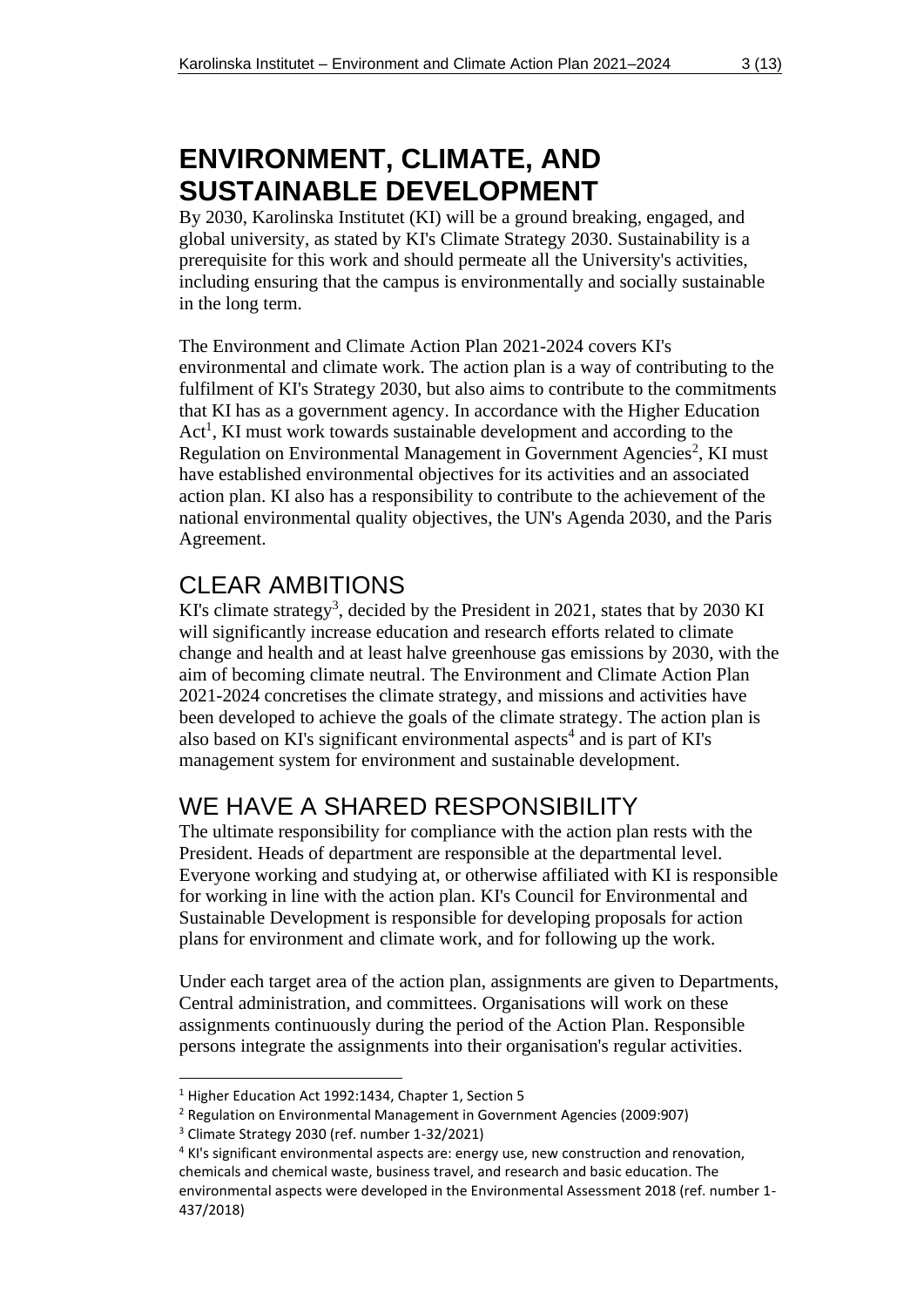### FOLLOW-UP AND CONTINUOUS IMPROVEMENT

The KI Council for Environment and Sustainable Development compiles an annual follow-up of the objectives and activities of the action plan. The followup of the action plan is part of KI's quality work, and the results must be communicated to management and in the organisation. The monitoring also forms the basis for annual reporting to the Swedish Environmental Protection Agency and the Ministry of Education and Research.

Responsible organisations follow up their missions and activities annually and provide data for the University's overall follow-up. The results will be communicated internally to Departments, committees, and units. The work of Departments and the Central administration is also addressed in internal environmental audits.

The conditions for environmental and climate work change over time. As KI's environment and climate work progresses, the Action Plan may be revised to ensure that KI achieves its goals.

### COMMUNICATION AND SKILLS

Achieving the goals of the Action Plan requires communication and skills related to the issues. Communication does not have its own objective in the action plan but is seen as a given means of supporting the objectives and activities set out in the action plan. However, a section on communication and competence is included in which some overall communication activities to be undertaken are listed. Through increased communication and awareness of environment and climate, and the issues related to them, everyone at KI is given the opportunity to contribute to promoting sustainable development vis-a-vis their role and assignment. University and Departmental Management have an important task in showing the way.

#### **Agenda 2030**

Agenda 2030, or The Global Goals, is the United Nations' sustainability agenda adopted in 2015. All 193 United Nations member states have committed to working towards a socially, environmentally, and economically sustainable world by 2030. The Agenda contains 17 Sustainable Development Goals (SDGs) and 169 targets. The goals are integrated and indivisible, which means that no goal can be achieved at the expense of any other goals.

#### **Paris Agreement**

The Paris Agreement is a global climate agreement that entered into force in 2016. All the countries of the world have committed to implement measures that contribute to achieving the goals of the Paris Agreement. The core of the Agreement is to limit global warming by reducing greenhouse gas emissions. The Paris Agreement states that the global temperature increase should be kept well below 2°C and that the aim should be to limit it to 1.5 °C.

#### **Climate neutrality**

Climate neutrality means that an organisation should be free of greenhouse gas emissions, or offset the emissions that do occur, so that the total is zero.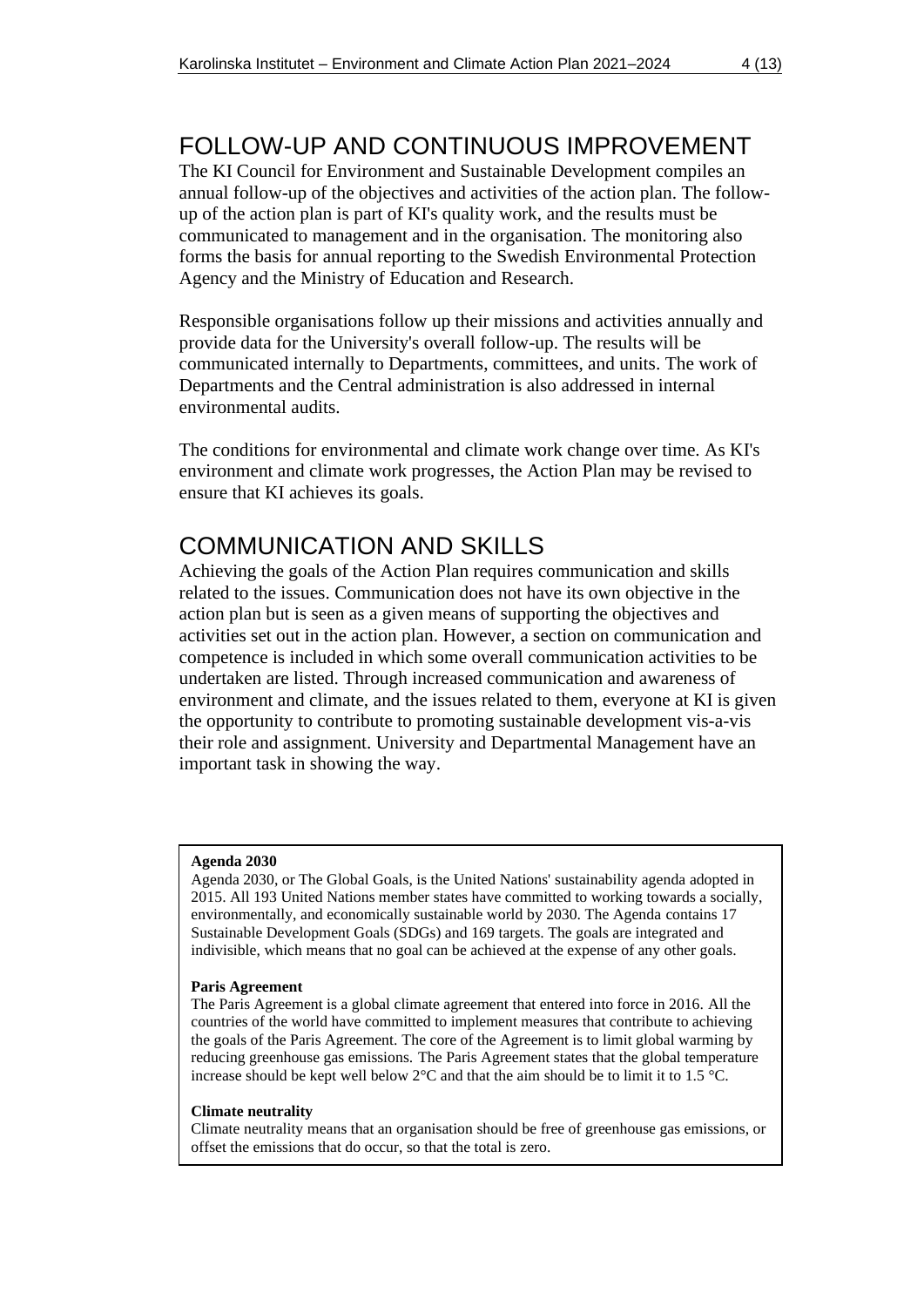# <span id="page-4-0"></span>**Target areas**

## <span id="page-4-1"></span>FIRST, SECOND, AND THIRD CYLE EDUCATION

KI strives to be a medical university at the international forefront of climate change and health education. Students at KI should gain knowledge of future challenges and all students graduating should have discussed issues about sustainable development and Agenda 2030 during their studies.

### **Interim goal for 2024:**

■ In 2024, there are intended learning outcomes in all educational programmes where students will acquire knowledge and skills in the field of climate change and health as part of teaching related to sustainable development.

| <b>Activities/assignments</b>                                                                                                                                                     | <b>Responsible</b>                                                              |
|-----------------------------------------------------------------------------------------------------------------------------------------------------------------------------------|---------------------------------------------------------------------------------|
| Promote learning outcomes in courses in all undergraduate<br>and graduate programmes that provide students with<br>knowledge and skills on climate and sustainable<br>development | Departments supported by the<br>Unit for Teaching and Learning<br>(UoL)         |
| Promote learning outcomes on climate and sustainable<br>development in relevant graduate courses                                                                                  | Departments supported by the<br>Unit for Teaching and Learning<br>(UoL)         |
| Where possible, taking into account quality assurance and<br>internationalisation aspects, use digital working methods<br>in courses and other activities                         | Departments                                                                     |
| Monitor the development of climate and sustainable<br>development in undergraduate, postgraduate and doctoral<br>education in the ongoing quality assurance process.              | Committee for Higher<br>Education<br><b>Committee for Doctoral</b><br>Education |
| Ensure that the provision of information is consistent with<br>the updated learning outcomes focusing on health in<br>relation to climate and environment                         | University Library                                                              |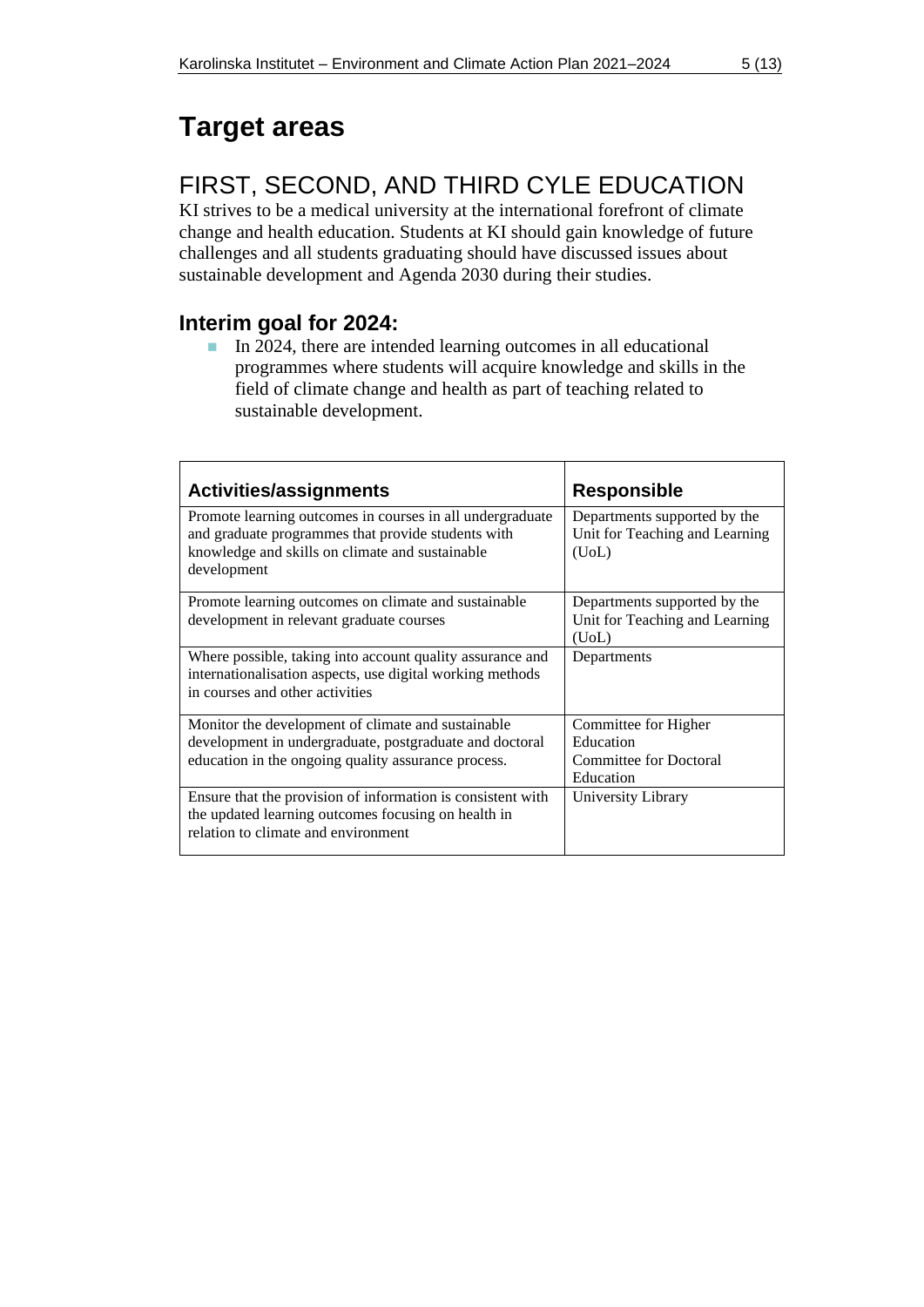### <span id="page-5-0"></span>RESEARCH

KI is conducting research at the international forefront in order to promote better health for all. Research conducted in the fields of climate change and health, climate-friendly healthcare, and behavioural science and preventive healthcare linked to climate change shall, within the next decade, be at the international forefront.

### **Interim goal for 2024:**

- In 2024, KI conducts more active research in the fields of climate change and health, climate-friendly healthcare, as well as behavioural science and preventive healthcare linked to climate change.
- In 2024, KI has one or more professorships, lectureships, or postdoctoral fellowships in one or more of the fields climate change and health, climate-friendly healthcare, or research into behavioural science and preventive healthcare linked to climate change.

| <b>Activities/assignments</b>                                                                                                                                                                                                 | <b>Responsible</b>                                                                                                                      |
|-------------------------------------------------------------------------------------------------------------------------------------------------------------------------------------------------------------------------------|-----------------------------------------------------------------------------------------------------------------------------------------|
| Strengthen communication and visibility of health research<br>related to environment, climate, and sustainable<br>development                                                                                                 | Departments<br><b>Communications and Public</b><br><b>Relations Office</b><br>KI Council for Environment and<br>Sustainable Development |
| Organise an annual research conference, seminar or<br>workshop on the theme of health in relation to sustainable<br>development                                                                                               | Committee for Research<br><b>Committee for Doctoral</b><br>Education                                                                    |
| Announce research funds that contribute to sustainable<br>development                                                                                                                                                         | <b>Committee for Research</b><br><b>Research Support Office</b>                                                                         |
| Inform about funding opportunities for research related to<br>sustainable development                                                                                                                                         | <b>Research Support Office</b>                                                                                                          |
| Encourage researchers to apply for research funding, for<br>example by making it easier for researchers to relate their<br>research to sustainable development                                                                | <b>Research Support Office</b>                                                                                                          |
| Provide services, or centre formation, in one or more of<br>the fields climate change and health, climate-friendly<br>healthcare, or research into behavioural science and<br>preventive healthcare linked to climate change. | KI Council for Environment and<br>Sustainable Development                                                                               |
| Investigate the possibility of more systematic bibliometric<br>analyses linked to research on health in relation to climate<br>and the environment                                                                            | University Library                                                                                                                      |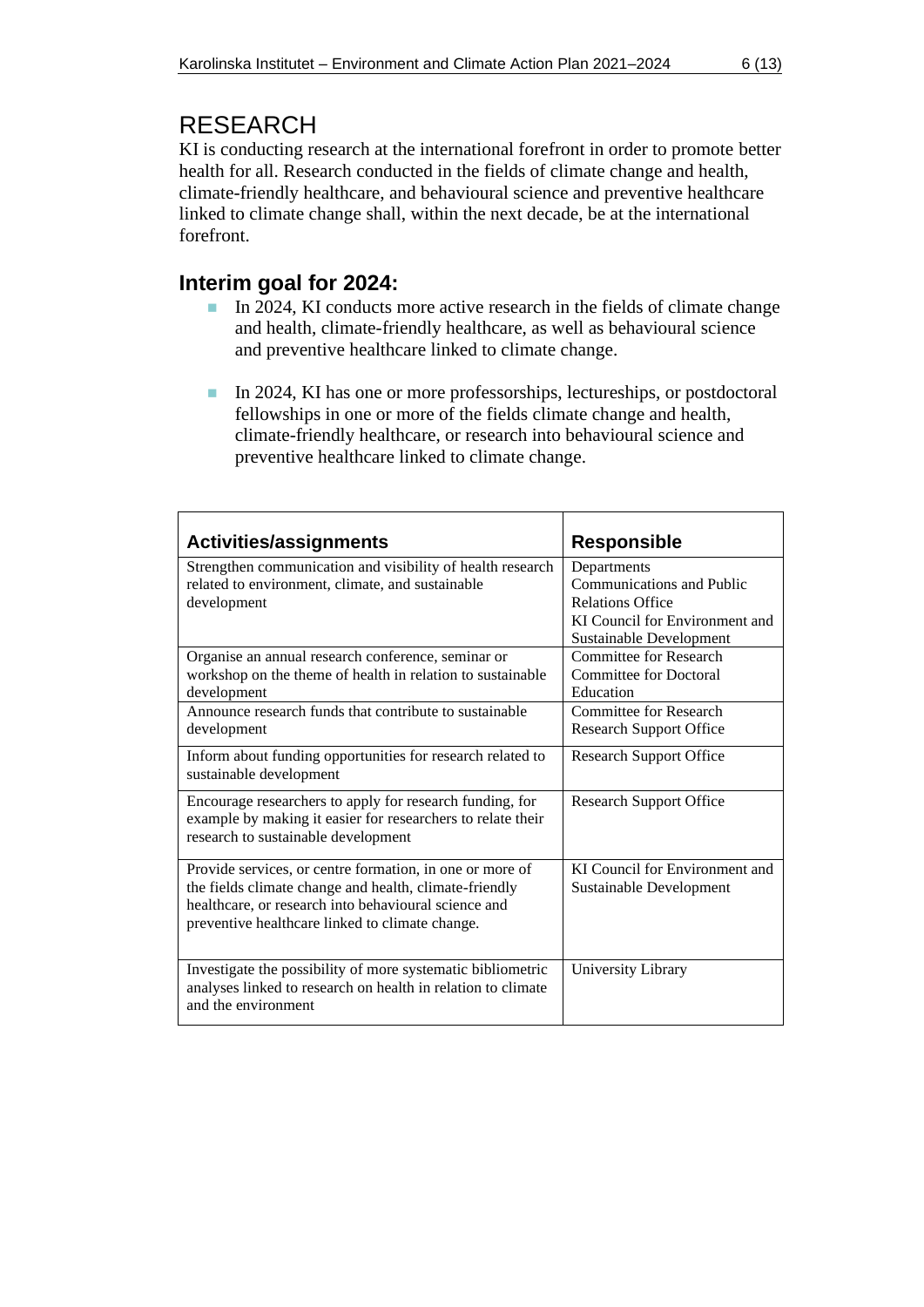## <span id="page-6-0"></span>COLLABORATION FOR UTILISATION

Collaboration is an important task for a university. Today, KI collaborates in a multitude of contexts locally, nationally, and globally and is constantly seeking new arenas in which the university can contribute with knowledge and expertise, but also learn from others. In collaboration, it is important that KI not only bring its expertise in health to the table, but also addresses how this engagement can be achieved while reducing negative climate impact and increasing knowledge about the relationship between climate change and health.

### **Interim goal for 2024:**

- In 2024, climate issues are integral to KI's collaborations with its most important partner, the healthcare sector.
- In 2024, climate issues are included in all major collaborative projects in which KI participates.
- In 2024, KI contributes its expertise in health related to climate change to several broad societal projects.
- In 2024, KI plays an important role in the higher education sector's work on climate issues.

| Activities/assignments                                    | <b>Responsible</b>             |
|-----------------------------------------------------------|--------------------------------|
| Ensure that climate and sustainable development are an    | KI's Management                |
| integral part of collaborative projects                   | Departments                    |
|                                                           | Central administration         |
| Promote increased collaboration with health and medical   | Environmental coordinator      |
| services on environmental and climate aspects of health   | KI Council for Environment and |
| care                                                      | Sustainable Development        |
| Develop collaboration with NGOs and municipalities on     | KI's Management                |
| climate and sustainable development issues                |                                |
| Work to ensure that the Stockholm Trio collaboration      | KI's Management                |
| actively promotes the environment, climate, and           | KI Council for Environment and |
| sustainable development                                   | Sustainable Development        |
| Develop interaction and collaboration with students on    | Environmental coordinator      |
| issues related to the environment and climate             | KI Council for Environment and |
|                                                           | Sustainable Development        |
| Participate actively in the Climate Framework to make the | Environmental coordinator      |
| activities and responsibilities of universities visible   | KI Council for Environment and |
| together with other higher education institutions         | Sustainable Development        |
|                                                           |                                |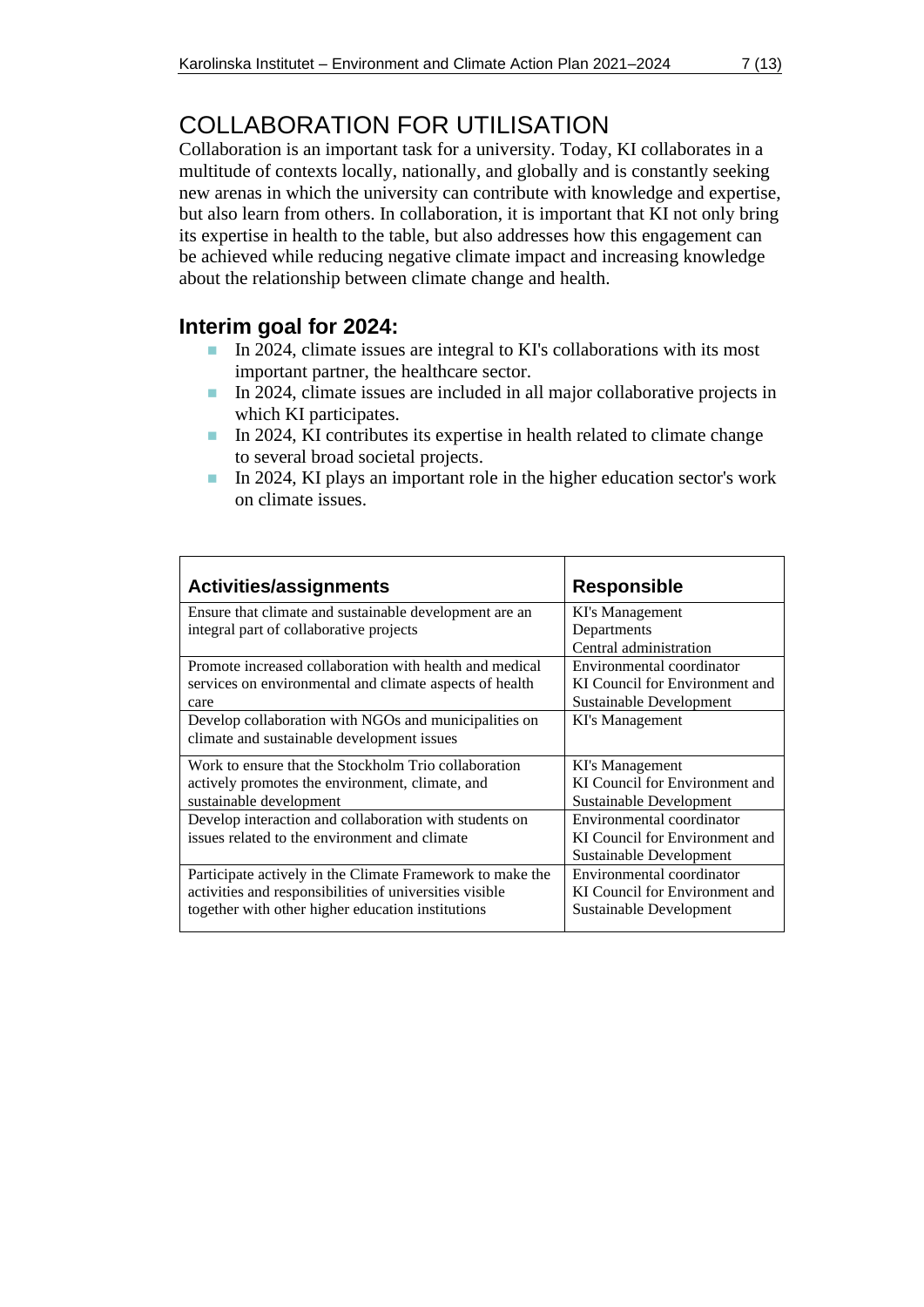### <span id="page-7-0"></span>MEETINGS AND TRAVEL

KI is an engaged, global university. While meetings are often necessary in research, education and collaboration, air travel has a major impact on the climate. New digital working methods offer possibilities to meet and interact without travelling. Knowledge of business travel and its emissions will be increased to facilitate dialogue regarding which journeys should be prioritised and which means of transport should be chosen. Reducing climate impact from travel requires collaboration between different actors at KI, but also with external partners.

### **Interim goal for 2024:**

■ In 2024, carbon dioxide emissions per full-time-equivalent from business travel are 40% lower than in 2015.

| <b>Activities/assignments</b>                                                                                                                                     | <b>Responsible</b>                                                     |
|-------------------------------------------------------------------------------------------------------------------------------------------------------------------|------------------------------------------------------------------------|
| Facilitate travel-free meetings and conferences, including<br>internationally, among own staff and partners                                                       | Departments<br>Central administration                                  |
| Work to maintain low air travel after the pandemic and<br>when travelling choose train travel more often.                                                         | Departments<br>Central administration                                  |
| Ensure that all employees are aware of the current<br>guidelines for business travel                                                                              | Departments<br>Central administration                                  |
| When organising meetings and conferences, use the<br><b>Sustainable Meetings Guide</b>                                                                            | Departments<br>Central administration                                  |
| Conduct a dialogue with research funders on digital<br>meetings and that travel under the grants should be by the<br>lowest possible emission means of transport  | Central administration                                                 |
| Establish new guidelines for business travel, highlighting<br>travel-free meetings and trains                                                                     | Travel manager                                                         |
| Facilitate and create incentives for employees to make<br>business travel more environmentally and climate friendly,<br>e.g., by train                            | Travel manager                                                         |
| Regularly inform Departments about the number of trips<br>made in the organisation and the emissions from these<br>trips                                          | Travel manager                                                         |
| Ensure that the new travel agency contributes to achieving<br>the KI's climate targets                                                                            | Travel manager                                                         |
| Provide and develop technology and resources to organise<br>meetings and scientific conferences that reduce air travel<br>and disseminating knowledge about same. | <b>Information Technology Office</b><br>Property and Facilities Office |

#### **Did you know that:**

In 2015, KI's total emissions from travel (trains and flights) were approximately 1,660 kg CO2/full-time equivalent. Of this, 97% came from flights longer than 500 km. By 2019, emissions were reduced by 17% to 1,381 kg  $CO_2$ /full-time equivalent. A round-trip journey to New York generates about 800 kg CO<sub>2</sub>.

This is calculated without the so-called high-altitude effect. Burning at high altitude is estimated to roughly double the climate impact compared to burning at ground level. Statistics on travel sometimes include high-altitude effects and sometimes do not. In KI's climate strategy, emissions are given without the high-level effect. There is no consensus regarding how emissions should be reported and there is currently no regulatory standard for doing so.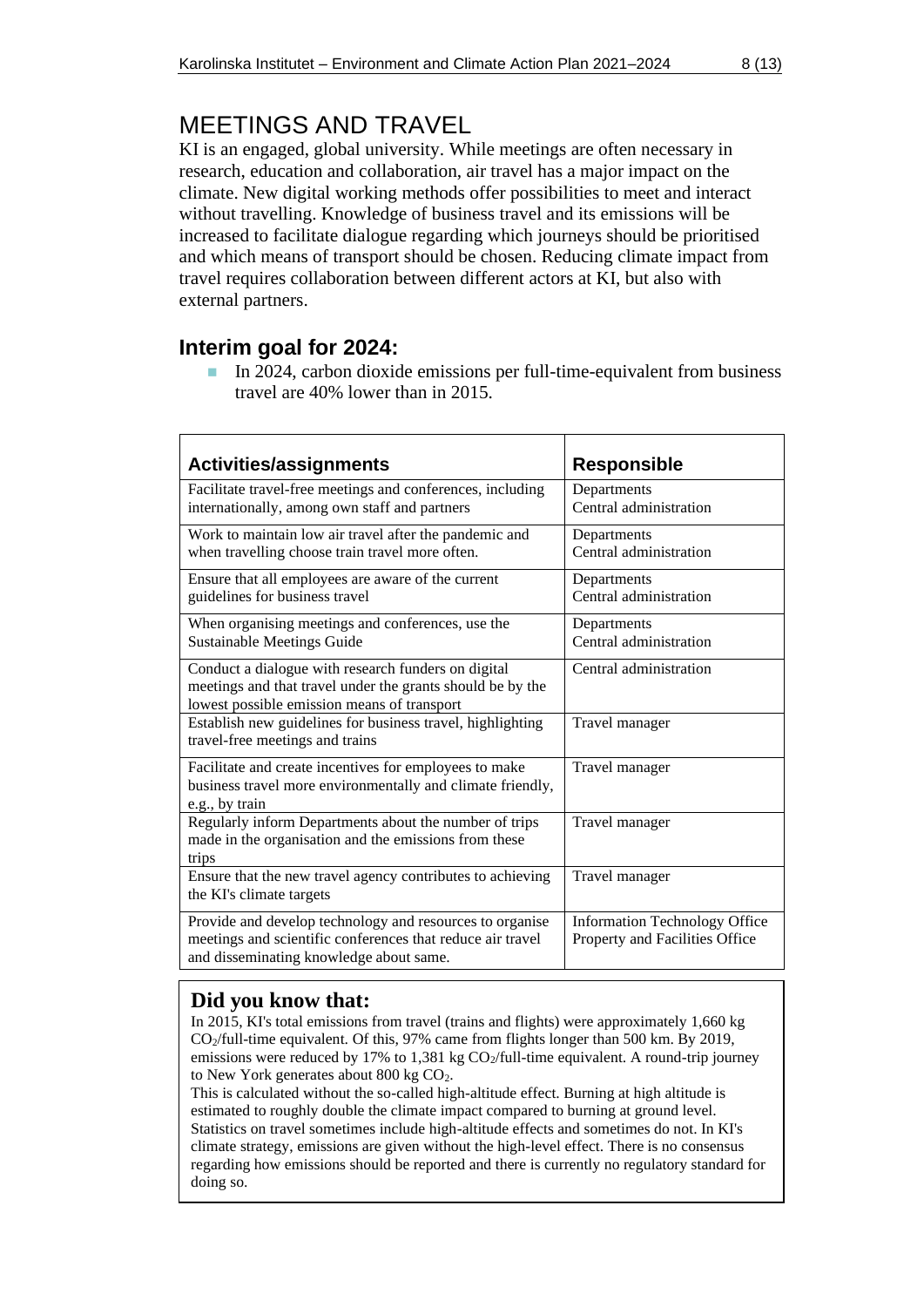# <span id="page-8-0"></span>ENERGY AND BUILDINGS

Energy use and new construction and refurbishment are among KI's significant environmental aspects. KI uses energy mainly from renewable sources, but all energy use has an environmental and climate impact. In new construction and renovation, environmental and climate impacts occur at the time of construction in the form of materials and transport. Requirements must be set to reduce this impact, and to lay the foundations for reduced environmental and climate impact over the lifetime of the property. KI will promote an efficient use of space. This work requires cooperation between property owners, property managers, and the organisation.

#### **Interim goal for 2024:**

- In 2024, carbon dioxide emissions from KI's energy consumption are 50% lower per square meter than in 2019.
- In 2024, KI's energy consumption is 15% less per square meter than in 2019.

| <b>Activities/assignments</b>                                                                                                                                                                                               | <b>Responsible</b>                            |
|-----------------------------------------------------------------------------------------------------------------------------------------------------------------------------------------------------------------------------|-----------------------------------------------|
| Improve energy efficiency, e.g., by reviewing the use of<br>fume hoods, freezers and ventilation                                                                                                                            | Departments<br>Property and Facilities Office |
| Choose energy-efficient products when purchasing<br>electronics                                                                                                                                                             | Departments<br>Central administration         |
| Promote the purchase of second-hand furniture and the<br>recycling of used furniture                                                                                                                                        | Departments<br>Central administration         |
| Set environmental and energy requirements for new<br>buildings and renovations                                                                                                                                              | Property and Facilities Office                |
| Promote efficient use of space                                                                                                                                                                                              | Property and Facilities Office                |
| Develop new long-term energy targets in collaboration<br>with property owners                                                                                                                                               | Property and Facilities Office                |
| Work to reduce energy use in collaboration with property<br>owners                                                                                                                                                          | Property and Facilities Office                |
| Work to reduce energy use in collaboration with property<br>owners in new construction and renovation                                                                                                                       | Property and Facilities Office                |
| In cooperation with property owners, work for the<br>continued development of sustainable campuses with, for<br>example, smoke-free environments, plenty of green space,<br>and access to sufficient secure bicycle parking | Property and Facilities Office                |

#### **Did you know that:**

Three fume hoods use as much energy as an entire house. Therefore, never leave fume hoods open unnecessarily.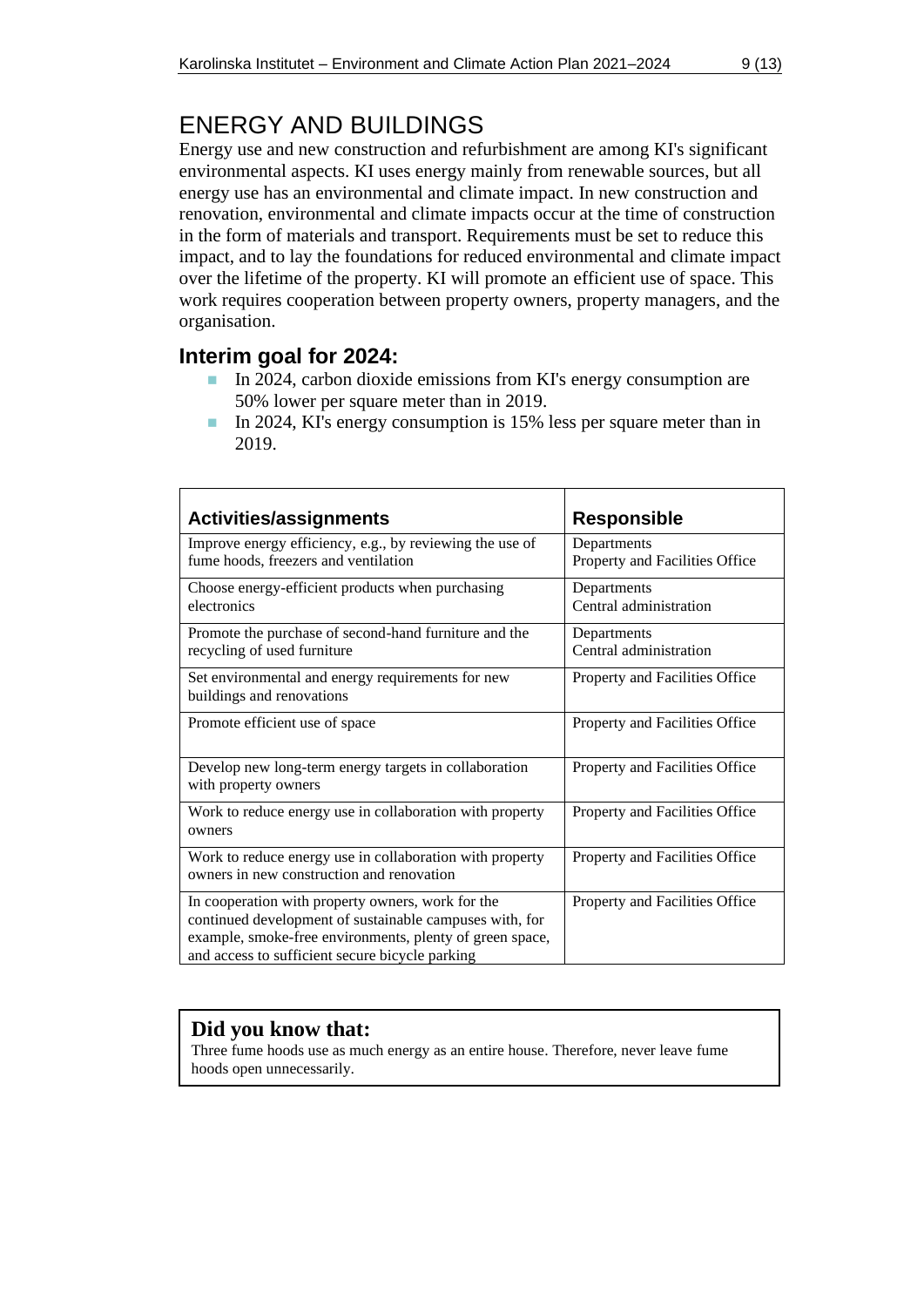### <span id="page-9-0"></span>PROCUREMENT AND PURCHASING

Each year, KI purchases goods and services for considerable sums. Purchases have a major impact on the environment and climate. With greater understanding of the environmental effect of these purchases, the correct requirements can be set when procuring goods and services to reduce our climate impact. This requires cooperation between several actors within the KI, but also with external actors.

### **Interim goal for 2024:**

- In 2024, KI has data about its emissions from the consumption of goods and services.
- $\blacksquare$  In 2024, wherever possible sustainability and climate requirements are included in all relevant procurements, call-off orders, and purchases. These requirements are followed up.

| <b>Activities/assignments</b>                                                                                                                                                         | <b>Responsible</b>                                    |
|---------------------------------------------------------------------------------------------------------------------------------------------------------------------------------------|-------------------------------------------------------|
| Reduce the consumption of goods, e.g., by borrowing<br>products from each other, coordinating the purchase of<br>chemicals, and reviewing the use of disposable products              | Departments<br>Central administration                 |
| Ensure that climate and sustainability requirements are set<br>in procurement with the aim of ensuring that purchases<br>have the lowest possible environmental and climate<br>impact | Departments<br>Central administration                 |
| Promote packaging reduction in purchasing and<br>procurement                                                                                                                          | Departments<br>Central administration                 |
| When serving food, choose options with low<br>environmental and climate impact in accordance with the<br><b>Sustainable Meetings Guide</b>                                            | Departments<br>Central administration                 |
| Develop collaboration with campus restaurants to reduce<br>the environmental and climate impact of food served                                                                        | Environmental coordinator                             |
| Develop work, deploy expertise, in environment, climate,<br>and life cycle perspectives <sup>5</sup> of procurement and<br>monitoring                                                 | Environmental coordinator                             |
| Investigate the climate impact of purchased goods and<br>services                                                                                                                     | Environmental coordinator                             |
| Investigate how KI can reduce the use of plastic products                                                                                                                             | Environmental coordinator                             |
| Develop checklists and procedures to facilitate<br>sustainability requirements in procurement                                                                                         | Purchasing and Procurement<br>Unit                    |
| Work to take life-cycle perspective in consideration in<br>procurement                                                                                                                | Purchasing and Procurement<br>Unit                    |
| Facilitate and encourage sustainable purchasing in the<br>procurement system                                                                                                          | Purchasing and Procurement<br>Unit<br>Support systems |

<sup>&</sup>lt;sup>5</sup> For the purposes of this Action Plan, life cycle perspective refers to the activities and processes that the University can influence; from material extraction, manufacturing, transport, related processes, handling in the business, reuse, and recycling/reclamation. The extent of the possible effect can vary from area to area.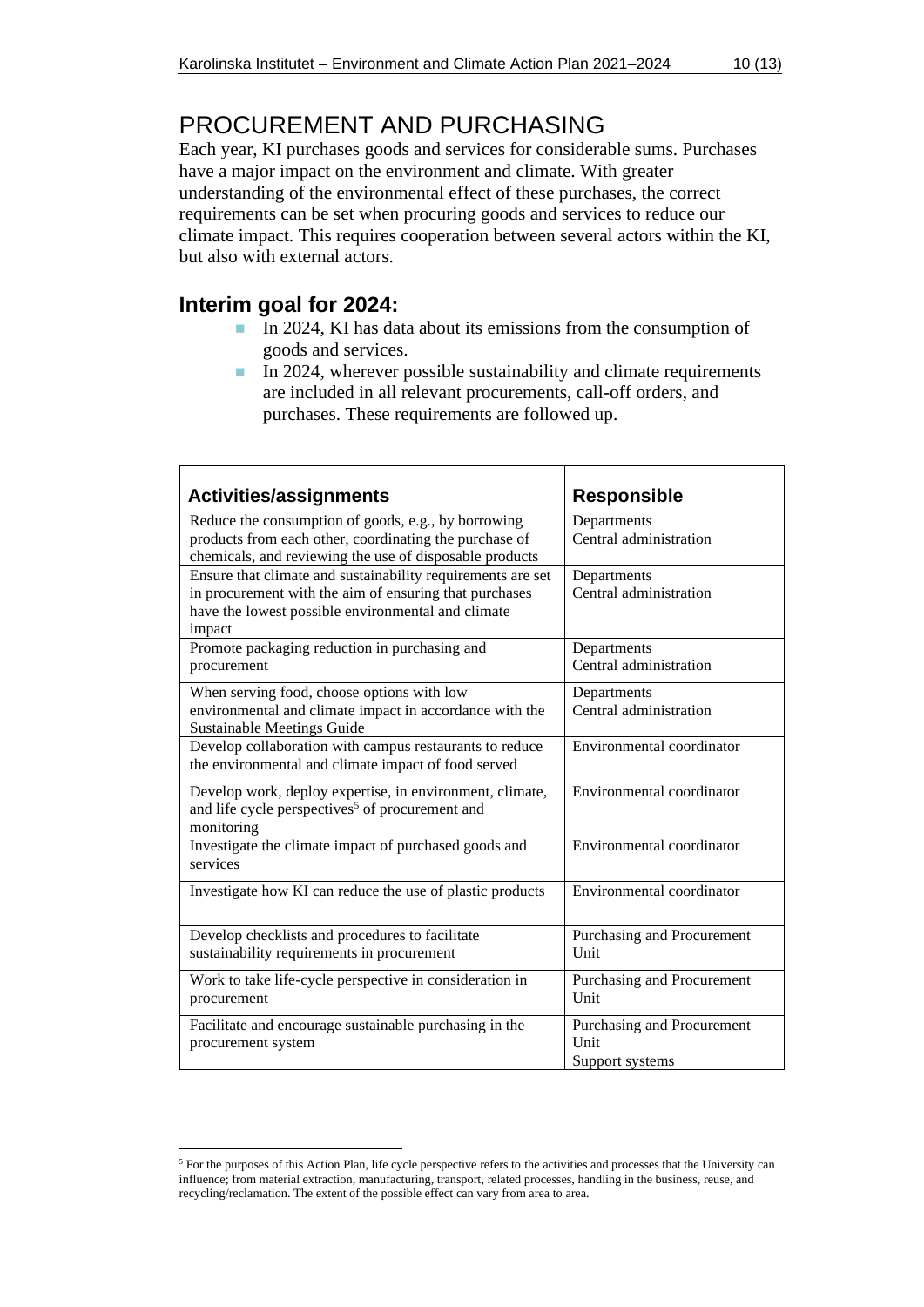### <span id="page-10-0"></span>WASTE MANAGEMENT

Waste has a major impact on the climate and the environment. The priority should be to reduce the quantity of waste and increase recycling. Waste that cannot be eliminated shall be recycled. Food waste should be treated as a resource and handled separately.

#### **Interim goal for 2024:**

- In 2024, the total waste per full-time-equivalent generated on KI's premises has decreased by 10% compared to 2019.
- In 2024, food waste is collected from all kitchenettes on KI's premises.

| <b>Activities/assignments</b>                                                            | <b>Responsible</b>                            |
|------------------------------------------------------------------------------------------|-----------------------------------------------|
| Facilitate and inform about recycling opportunities in the<br>organisation. <sup>6</sup> | Departments<br>Property and Facilities Office |
| Investigate existing waste management and identify<br>opportunities for improvement      | Property and Facilities Office                |
| Implement food waste collection at all kitchenettes on KI's<br>premises.                 | Property and Facilities Office                |
| Facilitate the re-use of furniture and furnishings                                       | Property and Facilities Office                |
| Ensure the return of end-of-life computers                                               | IT Office                                     |

#### **Did you know that:**

A bag of food waste (2 kg) can power a biogas car for ca 4 kilometres. Biogas cars reduce carbon dioxide emissions by 73%.

Source: Stockholm Vatten och avfall

<sup>6</sup> Activities and operations located outside the KI premises follow local instructions regarding waste and recycling. These activities and operations themselves engage in dialogue with property owners.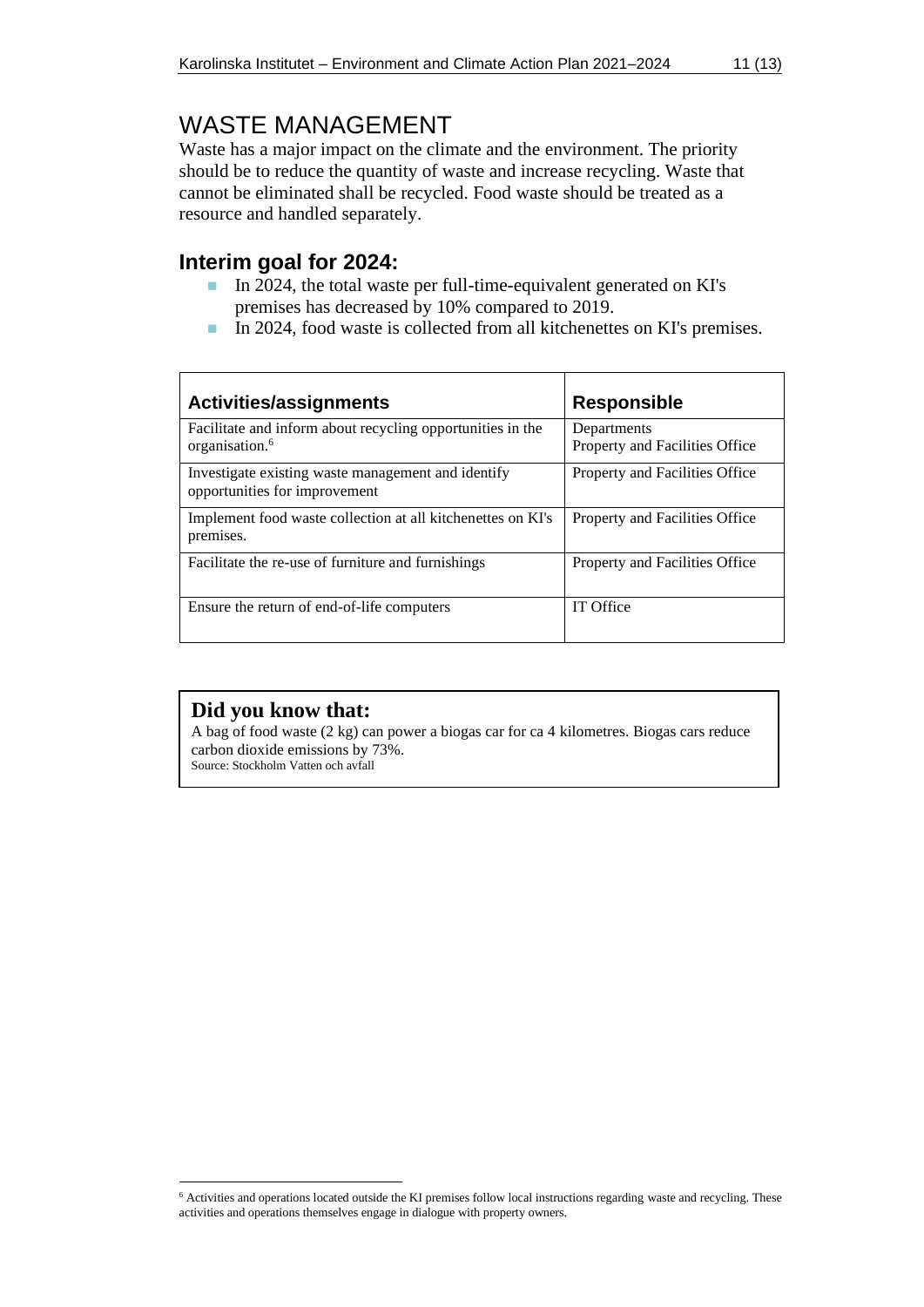### <span id="page-11-0"></span>**CHEMICALS**

Chemicals and chemical waste are among KI's most significant environmental aspects. Chemicals handled incorrectly can pose a safety risk to both humans and the environment. To reduce risks, the amount of hazardous chemicals should be reduced and, where possible, replaced by less hazardous products. It is also important to ensure that everyone who handles chemicals has the right knowledge to do so.

#### **Interim goal for 2024:**

■ By 2024, substitution, phase-out and reduction of hazardous chemical products will have progressed

| <b>Activities/assignments</b>                                                                                                                          | <b>Responsible</b>                 |
|--------------------------------------------------------------------------------------------------------------------------------------------------------|------------------------------------|
| Work actively to substitute hazardous chemicals                                                                                                        | Departments                        |
| Streamline the purchase and use of hazardous chemicals<br>with the aim of reducing both purchases and waste                                            | Departments                        |
| Ensure that risk assessments are carried out for the<br>handling of chemicals and that waste management is<br>included in these                        | Departments                        |
| Ensure that all employees who supervise or personally<br>carry out work with chemical products attend a risk<br>assessment course                      | Departments                        |
| Organise training courses in risk assessment and risk<br>management for teachers and laboratory staff                                                  | <b>Environment and Safety Unit</b> |
| Ensure that incidents and deviations are reported in the<br>KI's incident reporting system to improve the working<br>environment and prevent accidents | Departments                        |
| Investigate the possibility of introducing a common system<br>for the registration and follow-up of mandatory laboratory<br>safety courses             | <b>HR</b> Office                   |